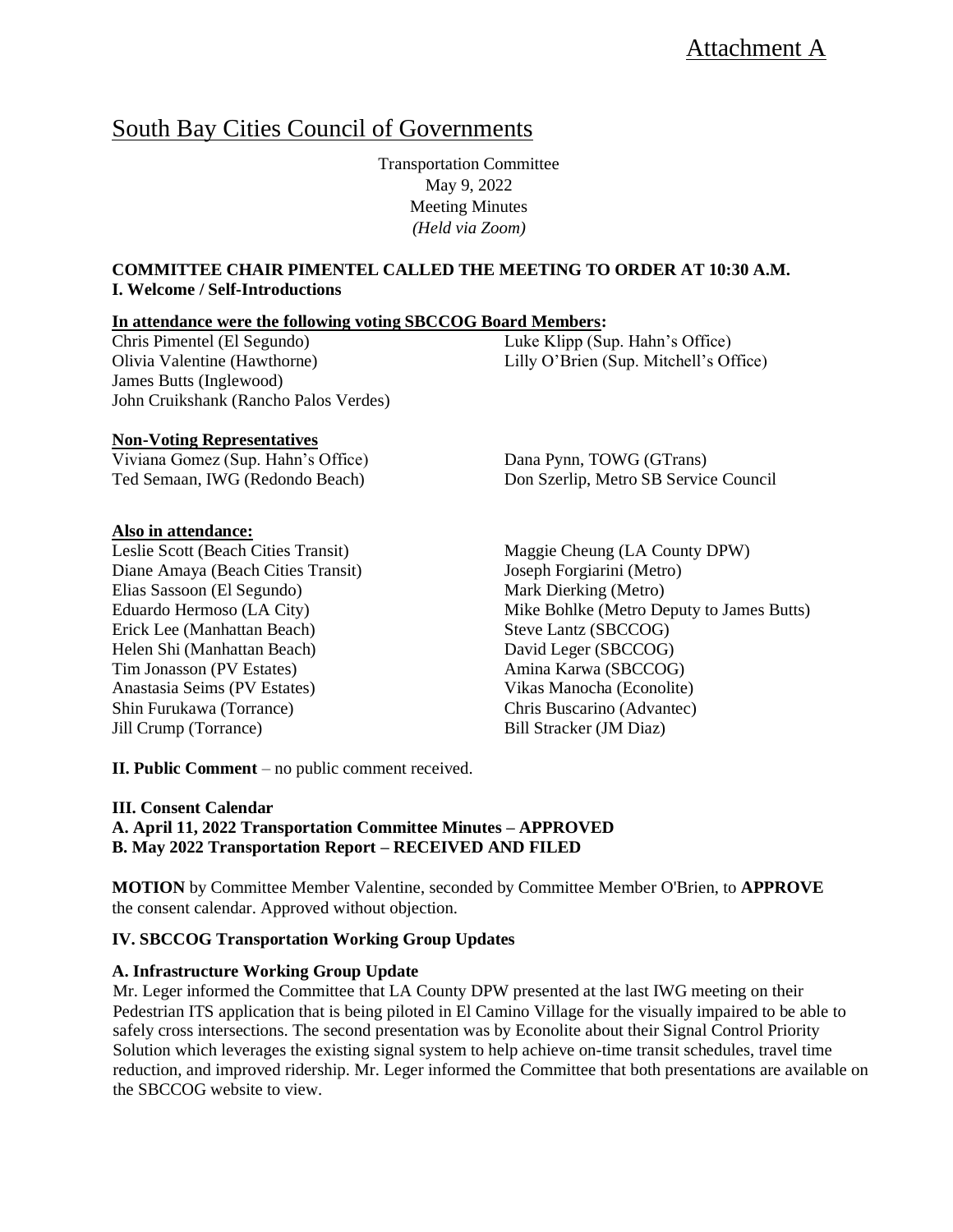# **B. Transit Operators Working Group Update**

Ms. Pynn reported about the group's conversations on the Crenshaw Line Operating Plan as well as the Green Line Extension to Torrance and the Metro NexGen data sharing opportunity.

### **C. Metro Service Council**

Mr. Szerlip informed the group that the next Service Council meeting is later in the week. He also reported that the Service Council had another budget meeting and that Metro assured there is going to be funding in the Metro FY22-23 budget for the Green Line extension.

# **V. SBCCOG Local Travel Network Update**

Mr. Leger reported that the LTN is moving forward on implementation of the two Phase 1 corridors. SBCCOG had a meeting with Assemblymember Muratsuchi to brief him on the project. He was very excited to learn more about it. The SBCCOG also presented to El Segundo and received support from the Council on moving forward with Phase 1 in their city. SBCCOG will continue working with local jurisdictions' staff to refine the routes and get a Measure M project application ready for submittal to Metro for approval. SBCCOG staff is working to negotiate a contract for technical consulting services for the RFP for wayfinding and signage. Mr. Leger asked the Committee to send him any other stakeholder opportunities in the pilot cities. SBCCOG is working with City Councils, Commissions, and City Staff at the moment. Mr. Leger informed the group that the LTN will be exhibited at the Gardena EV event on May 21. SBCCOG is exploring some State ATP cycle grant opportunities for Phase 2 of implementation.

Committee Member Cruikshank noted that Rancho Palos Verdes voted to support the SBCCOG's two bills regarding the LTN. He also asked that SBCCOG staff continue to explore connections into the Peninsula and the Western Avenue commercial corridor.

# **VI. Amendment to FY22-23 Measure M MSP Annual Program Update** (added Attachment C) – **Recommend Board Approval**

Mr. Lantz informed the Committee that SBCCOG received a request by Palos Verdes Estates on May 4 asking for construction funds for their project on Palos Verdes Dr West. Previously, the SBCCOG had approved funding for the environmental and final design of the project. In March, the PVE City Council approved its preferred alternative and approved moving forward with final design and then into construction which would begin March 2023. Mr. Lantz informed the Committee that SBCCOG would need to add the project to this budget cycle otherwise the city would have to wait another year. Metro staff has indicated that they could include this budget request amendment as part of the FY22-23 programming that is still being evaluated.

Committee Member Cruikshank shared that he is fully supportive of this action and noted the congestion that occurs through that corridor.

**MOTION** by Committee Member Cruikshank, seconded by Committee Member Valentine to **RECOMMEND SBCCOG Board approval** of the Measure M MSP Annual Program Update amendment. Approved without objection.

# **VII. Caltrans District 7 South Bay Projects Update**

No updates.

# **VIII. Presentation: Metro Staff Recommendation for Crenshaw/LAX Line – Green Line Operating Plan – Recommend Board Position**

Mr. Forgiarini presented an update on the operating plan options being evaluated for Crenshaw/LAX Line – Green Line interlined train service. The Metro Board adopted Motion 2017-0730 in November 2018 for a